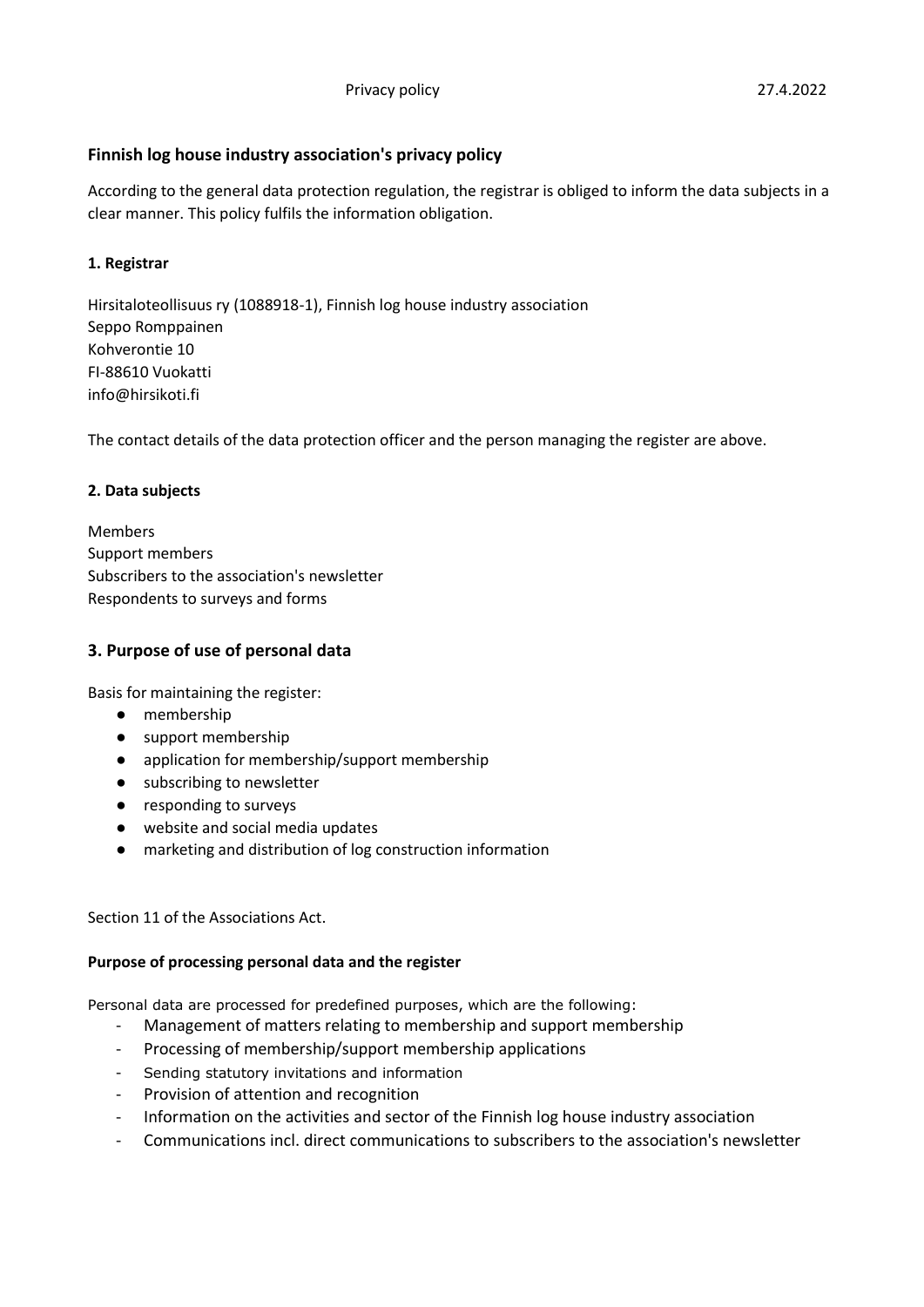- Opinion polls or similar surveys. The information obtained through the surveys is passed on to members and support members and is used for planning, development and monitoring of the various areas of the association's activities and for other relevant purposes.

# **4. Personal data stored in the register**

The register of members and support members contains the following information on the members, grouped by:

- company name
- first name and surname of the contact person(s)
- position of the contact person(s)
- email of the contact person(s)
- mobile phone number of the person(s)
- company address

Personal data used in marketing, communication and surveys, as well as opinion polls, may include the following:

- first name and surname
- email address
- phone number
- organisation name and position in the organisation
- language and country of residence

# **5. Data subject rights**

The data subject has the following rights, requests for which must be made to: Hirsitaloteollisuus ry / Finnish log house industry association Seppo Romppainen Kohverontie 10 88610 Vuokatti, Finland Tel. +358 50 376 5901 [info@hirsikoti.fi](mailto:info@hirsikoti.fi)

# **Right of inspection**

The data subject can inspect the personal data we have stored.

# **Right of rectification**

The data subject may request the rectification of any inaccurate or incomplete information relating to him/her.

# **Right of objection**

The data subject may object to the processing of personal data if he/she considers that the personal data have been processed unlawfully.

# **Prohibition of direct marketing**

The data subject has the right to prohibit the use of the data for advertising or direct marketing.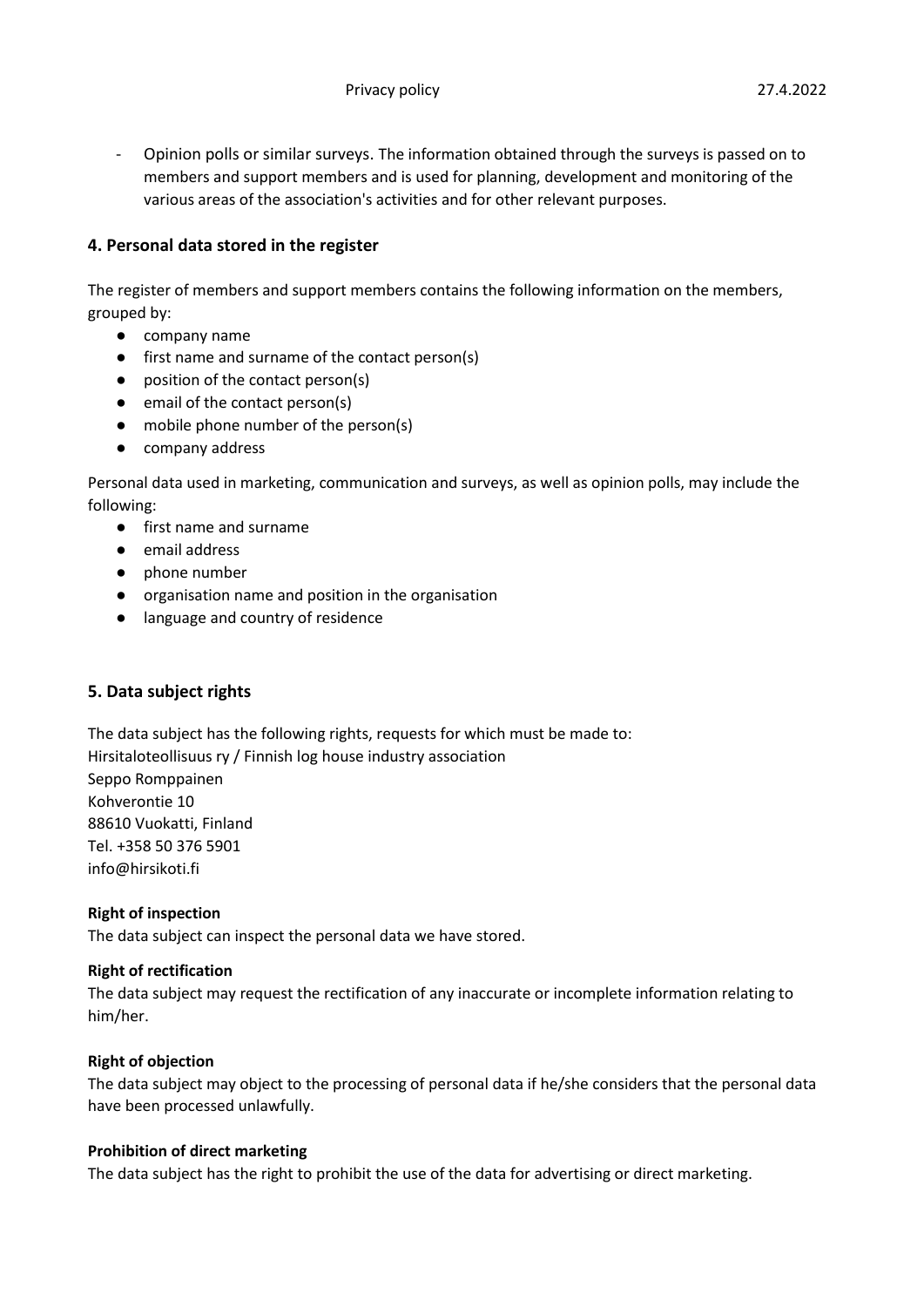# **Right of deletion**

The data subject has the right to request the deletion of data if the processing of the data is not necessary. We will process the deletion request, after which we will either delete the data or provide a reasoned explanation why the data cannot be deleted.

It should be noted that the registrar may have a statutory or other right not to delete the requested information. The registrar is obliged to keep the accounting data in accordance with the Accounting Act (Chapter 2, Section 10) for a specified period (10 years). As a result, the accounting material cannot be deleted before the expiry of the deadline.

### **Withdrawal of consent**

If the processing of personal data concerning the data subject is based solely on consent, and not, for example, on a customer relationship or membership, the data subject may withdraw his/her consent.

### **The data subject may appeal against the decision to the data protection ombudsman**

The data subject has the right to demand that we restrict the processing of disputed data until the matter is resolved.

### **Right of appeal**

The data subject has the right to lodge a complaint with the data protection ombudsman if he/she feels that we are in breach of the applicable data protection legislation when processing personal data.

Contact information for the data protection ombudsman: <https://tietosuoja.fi/en/contact-information> (in English)[, www.tietosuoja.fi/fi/index/yhteystiedot.html](http://www.tietosuoja.fi/fi/index/yhteystiedot.html) (in Finnish)

# **6. Regular data sources**

The information contained in the register is obtained from:

- a member or applicant through the form
- a support member or applicant through the form
- Through own announcement of the data subject, for example through contact forms at [www.hirsikoti.fi](http://www.hirsikoti.fi/) an[d www.finnishtimberhouse.com.](http://www.finnishtimberhouse.com/)
- The possibility of subscribing to newsletters is communicated to potential subscribers at various meetings, events, telephone conversations, social media and similar situations or contexts.

The data originates from the EU.

# **7. Regular data disclosures**

The association purchases services from an external service provider for information, communication and survey purposes. By agreement, we ensure that the service providers are committed to complying with the requirements of the data protection regulation and that personal data is only used for the above purposes.

The data is not disclosed for advertising, marketing or communication purposes.